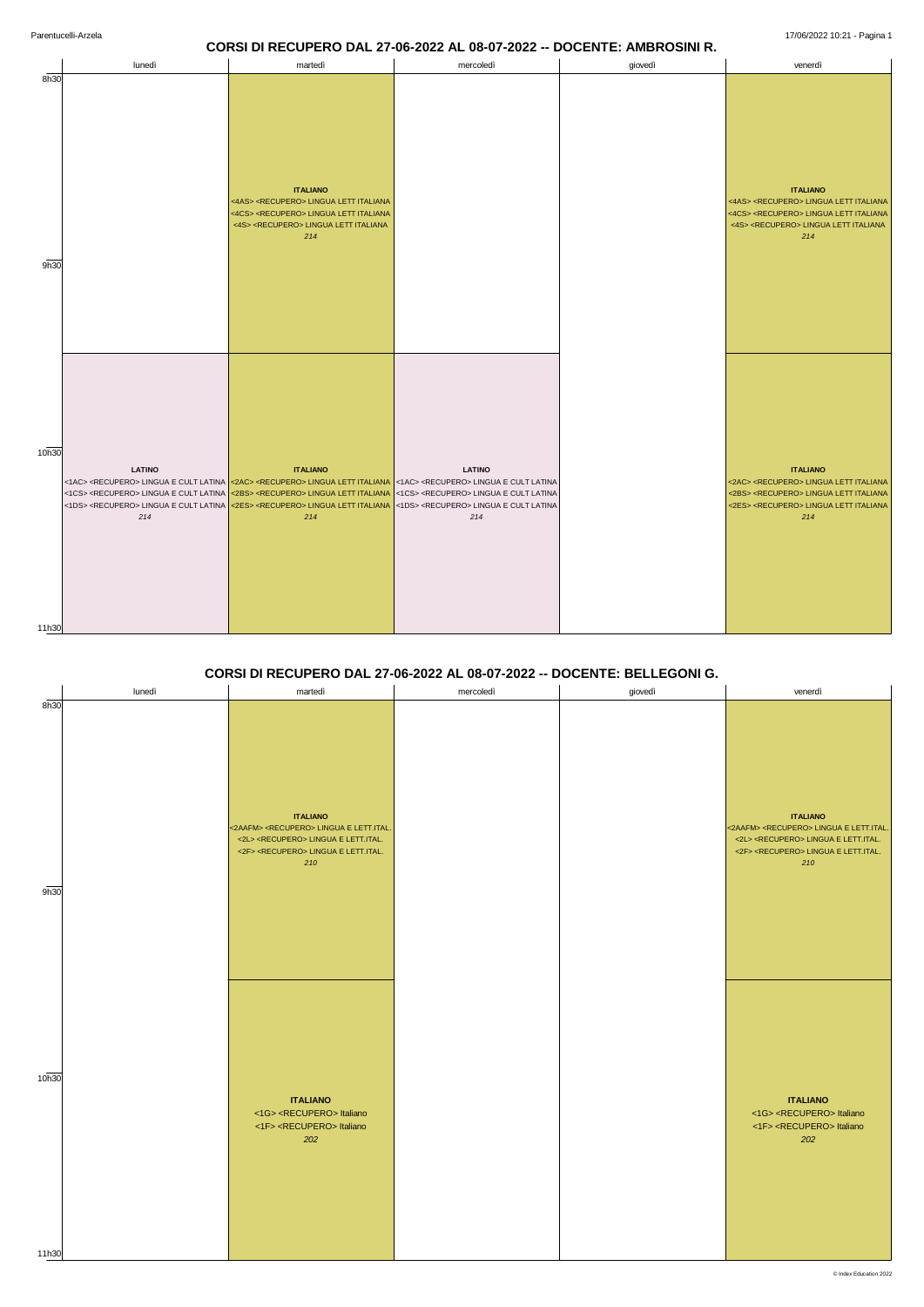#### **CORSI DI RECUPERO DAL 27-06-2022 AL 08-07-2022 -- DOCENTE: BERNAZZANI M.**

Parentucelli-Arzela 17/06/2022 10:21 - Pagina 2

|                |                                                                                                                                                                                                                                                |                                                                                                                                                                                            | mercoledì                                                   | giovedì                                                                                                                                                                                                                                        | venerdì |
|----------------|------------------------------------------------------------------------------------------------------------------------------------------------------------------------------------------------------------------------------------------------|--------------------------------------------------------------------------------------------------------------------------------------------------------------------------------------------|-------------------------------------------------------------|------------------------------------------------------------------------------------------------------------------------------------------------------------------------------------------------------------------------------------------------|---------|
| 8h30<br>9h30   | <b>FISICA</b><br><2AS> <recupero> Fisica<br/>&lt;2BS&gt; <recupero> Fisica<br/>&lt;2CS&gt; <recupero> Fisica<br/>&lt;2ES&gt; <recupero> Fisica<br/>&lt;2S&gt; <recupero> Fisica<br/>205</recupero></recupero></recupero></recupero></recupero> | <b>FISICA</b><br><3BS> <recupero> Fisica<br/>&lt;3DS&gt; <recupero> Fisica<br/>&lt;3ES&gt; <recupero> Fisica<br/>205</recupero></recupero></recupero>                                      | <b>FISICA</b><br><4CS> <recupero> Fisica<br/>205</recupero> | <b>FISICA</b><br><2AS> <recupero> Fisica<br/>&lt;2BS&gt; <recupero> Fisica<br/>&lt;2CS&gt; <recupero> Fisica<br/>&lt;2ES&gt; <recupero> Fisica<br/>&lt;2S&gt; <recupero> Fisica<br/>205</recupero></recupero></recupero></recupero></recupero> |         |
| 10h30<br>11h30 | <b>FISICA</b><br><4CS> <recupero> Fisica<br/>205</recupero>                                                                                                                                                                                    | <b>FISICA</b><br><4AS> <recupero> Fisica,&lt;4BS&gt; <recupero> Fisica<br/>&lt;4DS&gt; <recupero> Fisica,&lt;4ES&gt; <recupero> Fisica<br/>205</recupero></recupero></recupero></recupero> |                                                             | <b>FISICA</b><br><3BS> <recupero> Fisica<br/>&lt;3DS&gt; <recupero> Fisica<br/>&lt;3ES&gt; <recupero> Fisica<br/>205</recupero></recupero></recupero>                                                                                          |         |

## **CORSI DI RECUPERO DAL 27-06-2022 AL 08-07-2022 -- DOCENTE: DIAMANTI M.**

|      | lunedì                                                                                                                                                                                                                                                    | martedì | mercoledì                                                                                                                                                                                                                                                 | giovedì | venerdì                                                                                                                                                                                        |
|------|-----------------------------------------------------------------------------------------------------------------------------------------------------------------------------------------------------------------------------------------------------------|---------|-----------------------------------------------------------------------------------------------------------------------------------------------------------------------------------------------------------------------------------------------------------|---------|------------------------------------------------------------------------------------------------------------------------------------------------------------------------------------------------|
| 8h30 |                                                                                                                                                                                                                                                           |         |                                                                                                                                                                                                                                                           |         |                                                                                                                                                                                                |
|      | <b>GRECO</b><br><1AC> <recupero> LINGUA E CULT. GRECA<br/>&lt;2AC&gt; <recupero> LINGUA E CULT. GRECA<br/>&lt;1BC&gt; <recupero> LINGUA E CULT. GRECA<br/>&lt;2BC&gt; <recupero> LINGUA E CULT. GRECA<br/>216</recupero></recupero></recupero></recupero> |         | <b>GRECO</b><br><1AC> <recupero> LINGUA E CULT. GRECA<br/>&lt;2AC&gt; <recupero> LINGUA E CULT. GRECA<br/>&lt;1BC&gt; <recupero> LINGUA E CULT. GRECA<br/>&lt;2BC&gt; <recupero> LINGUA E CULT. GRECA<br/>216</recupero></recupero></recupero></recupero> |         | <b>GRECO</b><br><3AC> <recupero> LINGUA E CULT. GRECA<br/>&lt;3BC&gt; <recupero> LINGUA E CULT. GRECA<br/>&lt;4AC&gt; <recupero> LINGUA E CULT. GRECA<br/>216</recupero></recupero></recupero> |
| 9h30 |                                                                                                                                                                                                                                                           |         |                                                                                                                                                                                                                                                           |         |                                                                                                                                                                                                |

| 10h30 | <b>GRECO</b><br><3AC> <recupero> LINGUA E CULT. GRECA<br/>&lt;3BC&gt; <recupero> LINGUA E CULT. GRECA<br/>&lt;4AC&gt; <recupero> LINGUA E CULT. GRECA<br/>216</recupero></recupero></recupero> | <b>LATINO</b><br><3AC> <recupero> LINGUA E CULT LATINA<br/>&lt;4AC&gt; <recupero> LINGUA E CULT LATINA<br/>216</recupero></recupero> | <b>LATINO</b><br><3AC> <recupero> LINGUA E CULT LATINA<br/>&lt;4AC&gt; <recupero> LINGUA E CULT LATINA<br/>216</recupero></recupero> |
|-------|------------------------------------------------------------------------------------------------------------------------------------------------------------------------------------------------|--------------------------------------------------------------------------------------------------------------------------------------|--------------------------------------------------------------------------------------------------------------------------------------|
| 11h30 |                                                                                                                                                                                                |                                                                                                                                      |                                                                                                                                      |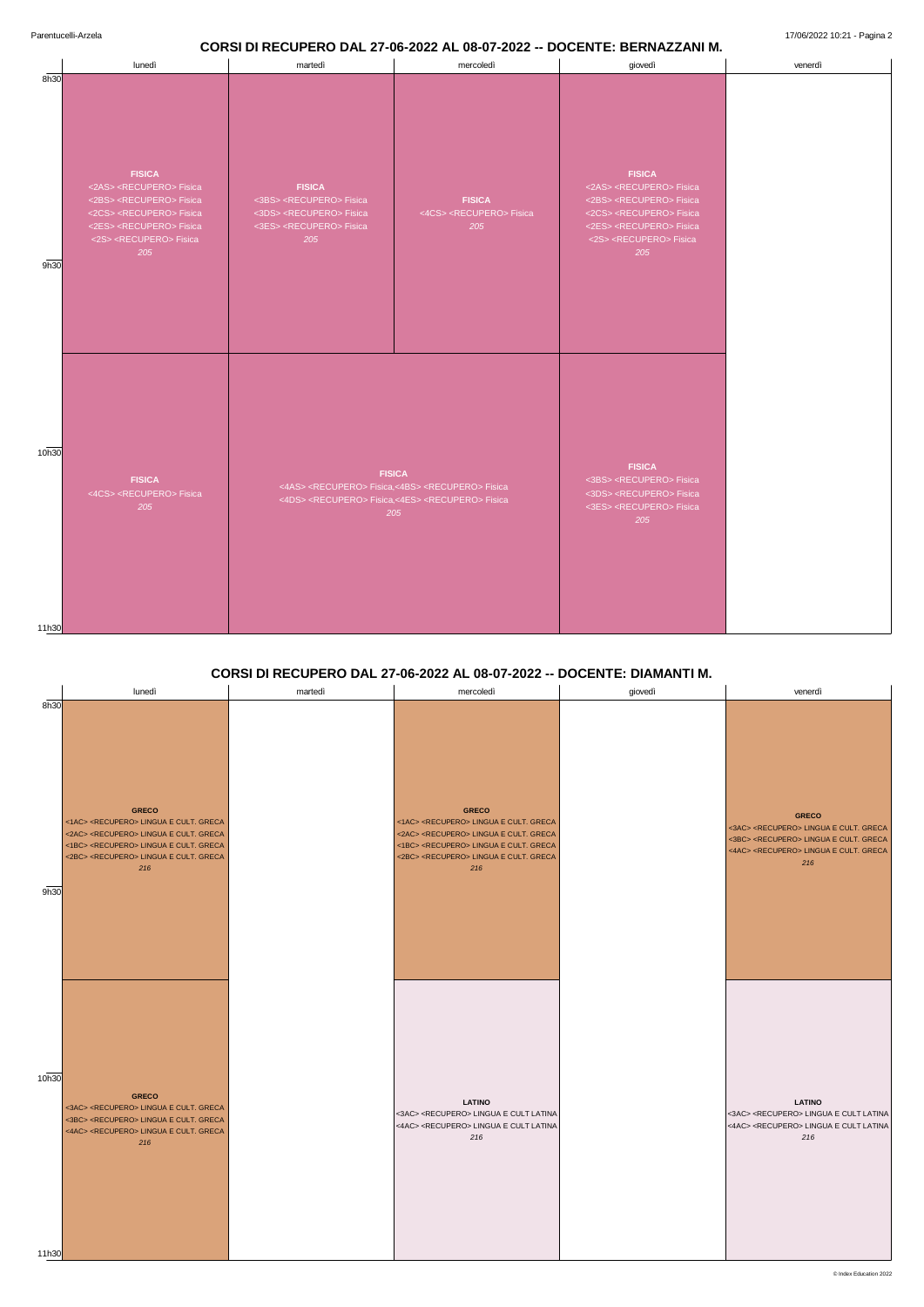## **CORSI DI RECUPERO DAL 27-06-2022 AL 08-07-2022 -- DOCENTE: DONATI**

|                            | lunedì                                                                                                                                                 | martedì | mercoledì | giovedì                                                                                                                                                | venerdì |
|----------------------------|--------------------------------------------------------------------------------------------------------------------------------------------------------|---------|-----------|--------------------------------------------------------------------------------------------------------------------------------------------------------|---------|
| 8h30<br>9h30               | <b>INGLESE</b><br><2L> <recupero> Inglese<br/>&lt;2M&gt; <recupero> Inglese<br/>&lt;2F&gt; <recupero> Inglese<br/>210</recupero></recupero></recupero> |         |           | <b>INGLESE</b><br><1G> <recupero> Inglese<br/>&lt;1F&gt; <recupero> Inglese<br/>202</recupero></recupero>                                              |         |
| 10 <sub>h30</sub><br>11h30 | <b>INGLESE</b><br><1G> <recupero> Inglese<br/>&lt;1F&gt; <recupero> Inglese<br/>202</recupero></recupero>                                              |         |           | <b>INGLESE</b><br><2L> <recupero> Inglese<br/>&lt;2M&gt; <recupero> Inglese<br/>&lt;2F&gt; <recupero> Inglese<br/>210</recupero></recupero></recupero> |         |

## **CORSI DI RECUPERO DAL 27-06-2022 AL 08-07-2022 -- DOCENTE: FERRARINI**

|      | lunedì | martedì | mercoledì                                                                                                                            | giovedì | venerdì |
|------|--------|---------|--------------------------------------------------------------------------------------------------------------------------------------|---------|---------|
| 8h30 |        |         | <b>LATINO</b><br><2AS> <recupero> LINGUA E CULT LATINA<br/>&lt;2BS&gt; <recupero> LINGUA E CULT LATINA<br/>213</recupero></recupero> |         |         |
| 9h30 |        |         |                                                                                                                                      |         |         |

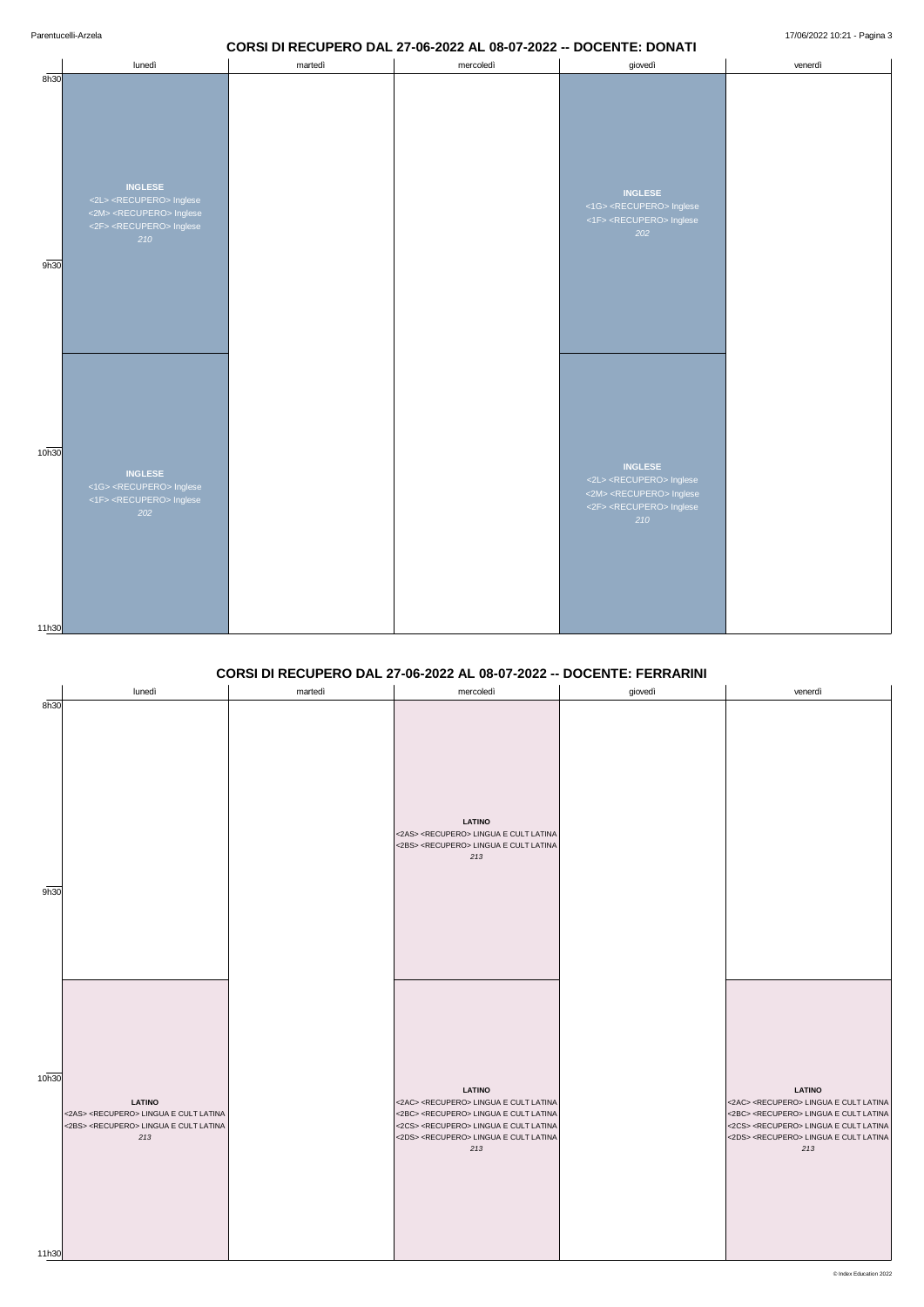#### **CORSI DI RECUPERO DAL 27-06-2022 AL 08-07-2022 -- DOCENTE: GIANNETTI**

|                            | lunedì | martedì                                                                                                                                                                | mercoledì      | giovedì                                                                                                                                                                                                                                                                   | venerdì |
|----------------------------|--------|------------------------------------------------------------------------------------------------------------------------------------------------------------------------|----------------|---------------------------------------------------------------------------------------------------------------------------------------------------------------------------------------------------------------------------------------------------------------------------|---------|
| 8h30<br>9h30               |        | <b>INGLESE</b><br><1AC> <recupero> 1^ LINGUA STRANIERA<br/>&lt;1AAFM&gt; <recupero> Inglese<br/>&lt;1L&gt; <recupero> Inglese<br/>209</recupero></recupero></recupero> |                | <b>INGLESE</b><br><1AC> <recupero> 1^ LINGUA STRANIERA<br/>&lt;1AAFM&gt; <recupero> Inglese<br/>&lt;1L&gt; <recupero> Inglese<br/>209</recupero></recupero></recupero>                                                                                                    |         |
| 10 <sub>h30</sub><br>11h30 |        |                                                                                                                                                                        | <b>INGLESE</b> | <3BAFM> <recupero> Inglese,&lt;3L&gt; <recupero> Inglese<br/>&lt;4AAFM&gt; <recupero> Inglese<br/>&lt;4L&gt; <recupero> Inglese,&lt;4N&gt; <recupero> Inglese<br/>&lt;3G&gt; <recupero> Inglese<br/>209</recupero></recupero></recupero></recupero></recupero></recupero> |         |

#### **CORSI DI RECUPERO DAL 27-06-2022 AL 08-07-2022 -- DOCENTE: LUCIANI**

|      | lunedì | martedì                                                                                                                                                                                                | mercoledì                                                                                                    | giovedì | venerdì |
|------|--------|--------------------------------------------------------------------------------------------------------------------------------------------------------------------------------------------------------|--------------------------------------------------------------------------------------------------------------|---------|---------|
| 8h30 |        |                                                                                                                                                                                                        |                                                                                                              |         |         |
| 9h30 |        | <b>FRANCESE</b><br><3AAFM> <recupero> Francese,&lt;3BAFM&gt; <recupero> Francese<br/>&lt;4L&gt; <recupero> Francese,&lt;4N&gt; <recupero> Francese<br/>211</recupero></recupero></recupero></recupero> | <b>FRANCESE</b><br><3L> <recupero> Francese<br/>&lt;3M&gt; <recupero> Francese<br/>211</recupero></recupero> |         |         |

11h30

**FRANCESE** <1L> <RECUPERO> Francese <2L> <RECUPERO> Francese *211*

**FRANCESE** <3L> <RECUPERO> Francese <3M> <RECUPERO> Francese *211*

**FRANCESE** <1L> <RECUPERO> Francese <2L> <RECUPERO> Francese *211*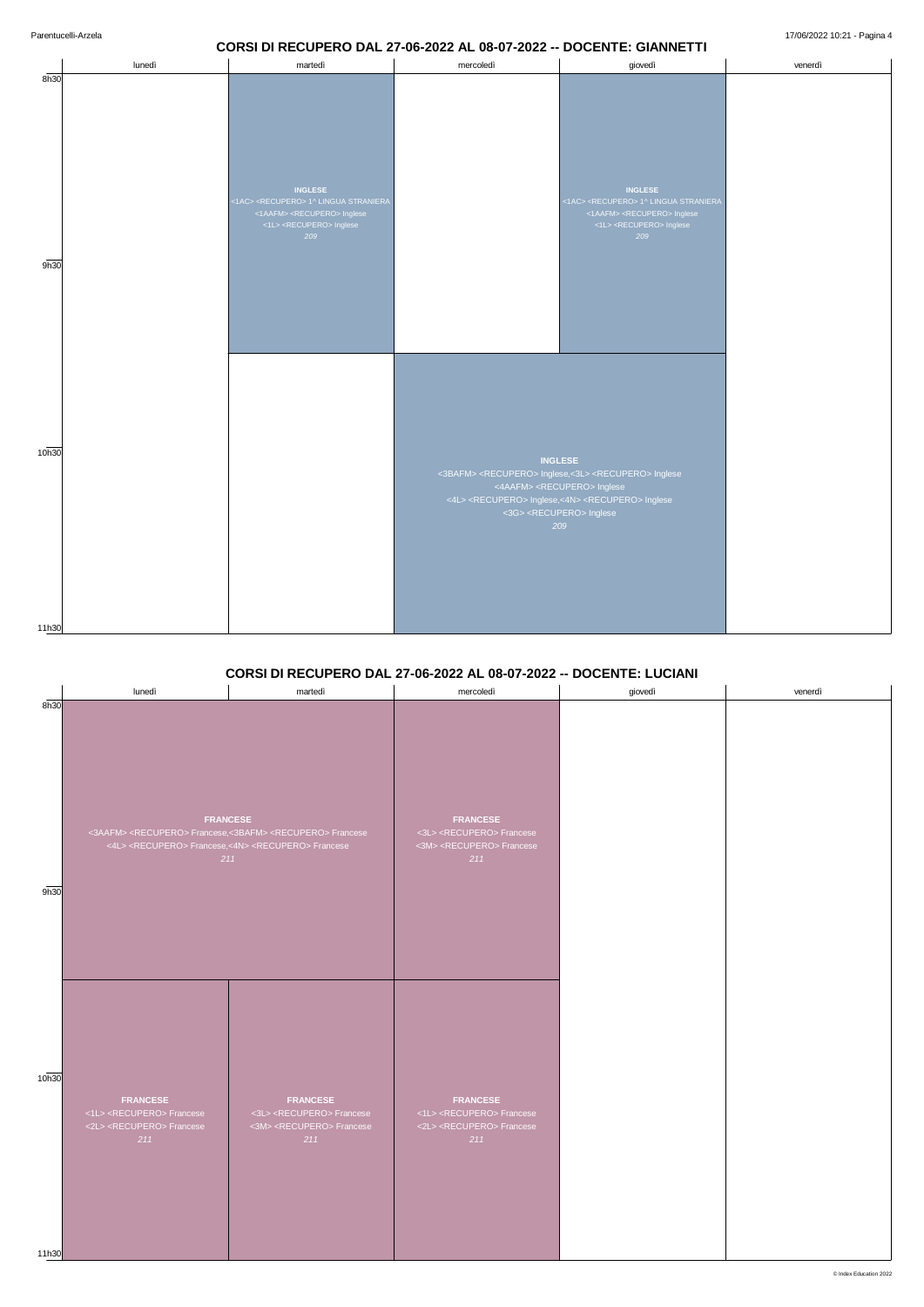# **CORSI DI RECUPERO DAL 27-06-2022 AL 08-07-2022 -- DOCENTE: MARIA D.**

|                | lunedì | martedì | mercoledì | giovedì                                                                                                                                                                                                                                                                                                                                                                                                                                                                                                                                               | venerdì                                                                                                                                                                                                                                                                                                                                                                                                                                                                                                                                               |
|----------------|--------|---------|-----------|-------------------------------------------------------------------------------------------------------------------------------------------------------------------------------------------------------------------------------------------------------------------------------------------------------------------------------------------------------------------------------------------------------------------------------------------------------------------------------------------------------------------------------------------------------|-------------------------------------------------------------------------------------------------------------------------------------------------------------------------------------------------------------------------------------------------------------------------------------------------------------------------------------------------------------------------------------------------------------------------------------------------------------------------------------------------------------------------------------------------------|
| 8h30<br>9h30   |        |         |           | <b>ITALIANO</b><br><3AAFM> <recupero> LINGUA E LETT.ITAL<br/>&lt;3L&gt; <recupero> LINGUA E LETT.ITAL.<br/>&lt;3M&gt; <recupero> LINGUA E LETT.ITAL.<br/>&lt;4AAFM&gt; <recupero> LINGUA E LETT.ITAL<br/>&lt;4M&gt; <recupero> LINGUA E LETT.ITAL.<br/>&lt;4L&gt; <recupero> LINGUA E LETT.ITAL.<br/>&lt;4G&gt; <recupero> LINGUA E LETT.ITAL.<br/>&lt;3F&gt; <recupero> LINGUA E LETT.ITAL.<br/>&lt;4F&gt; <recupero> LINGUA E LETT.ITAL.<br/>211</recupero></recupero></recupero></recupero></recupero></recupero></recupero></recupero></recupero> | <b>ITALIANO</b><br><1AS> <recupero> LINGUA LETT ITALIANA<br/>&lt;1CS&gt; <recupero> LINGUA LETT ITALIANA<br/>&lt;1AAFM&gt; <recupero> LINGUA E LETT.ITAL.<br/>&lt;1L&gt; <recupero> LINGUA E LETT.ITAL.<br/>211</recupero></recupero></recupero></recupero>                                                                                                                                                                                                                                                                                           |
| 10h30<br>11h30 |        |         |           | <b>ITALIANO</b><br><1AS> <recupero> LINGUA LETT ITALIANA<br/>&lt;1CS&gt; <recupero> LINGUA LETT ITALIANA<br/>&lt;1AAFM&gt; <recupero> LINGUA E LETT.ITAL.<br/>&lt;1L&gt; <recupero> LINGUA E LETT.ITAL.<br/>211</recupero></recupero></recupero></recupero>                                                                                                                                                                                                                                                                                           | <b>ITALIANO</b><br><3AAFM> <recupero> LINGUA E LETT.ITAL<br/>&lt;3L&gt; <recupero> LINGUA E LETT.ITAL.<br/>&lt;3M&gt; <recupero> LINGUA E LETT.ITAL.<br/>&lt;4AAFM&gt; <recupero> LINGUA E LETT.ITAL<br/>&lt;4M&gt; <recupero> LINGUA E LETT.ITAL.<br/>&lt;4L&gt; <recupero> LINGUA E LETT.ITAL.<br/>&lt;4G&gt; <recupero> LINGUA E LETT.ITAL.<br/>&lt;3F&gt; <recupero> LINGUA E LETT.ITAL.<br/>&lt;4F&gt; <recupero> LINGUA E LETT.ITAL.<br/>211</recupero></recupero></recupero></recupero></recupero></recupero></recupero></recupero></recupero> |

## **CORSI DI RECUPERO DAL 27-06-2022 AL 08-07-2022 -- DOCENTE: PELLEGRINELLI**

|              | lunedì                                                                                                                                                               | martedì                                                                                                                                                                                                               | mercoledì                                                                                                            | giovedì                                                                                                                                                              | venerdì |
|--------------|----------------------------------------------------------------------------------------------------------------------------------------------------------------------|-----------------------------------------------------------------------------------------------------------------------------------------------------------------------------------------------------------------------|----------------------------------------------------------------------------------------------------------------------|----------------------------------------------------------------------------------------------------------------------------------------------------------------------|---------|
| 8h30<br>9h30 | <b>MATEMATICA</b><br><4CS> <recupero> Matematica<br/>&lt;4ES&gt; <recupero> Matematica<br/>&lt;4S&gt; <recupero> Matematica<br/>206</recupero></recupero></recupero> | <b>MATEMATICA</b><br><2AS> <recupero> Matematica<br/>&lt;2DS&gt; <recupero> Matematica<br/>&lt;2ES&gt; <recupero> Matematica<br/>&lt;2S&gt; <recupero> Matematica<br/>206</recupero></recupero></recupero></recupero> | <b>MATEMATICA</b><br><4AS> <recupero> Matematica<br/>&lt;4DS&gt; <recupero> Matematica<br/>206</recupero></recupero> | <b>MATEMATICA</b><br><4CS> <recupero> Matematica<br/>&lt;4ES&gt; <recupero> Matematica<br/>&lt;4S&gt; <recupero> Matematica<br/>206</recupero></recupero></recupero> |         |
|              |                                                                                                                                                                      |                                                                                                                                                                                                                       |                                                                                                                      |                                                                                                                                                                      |         |

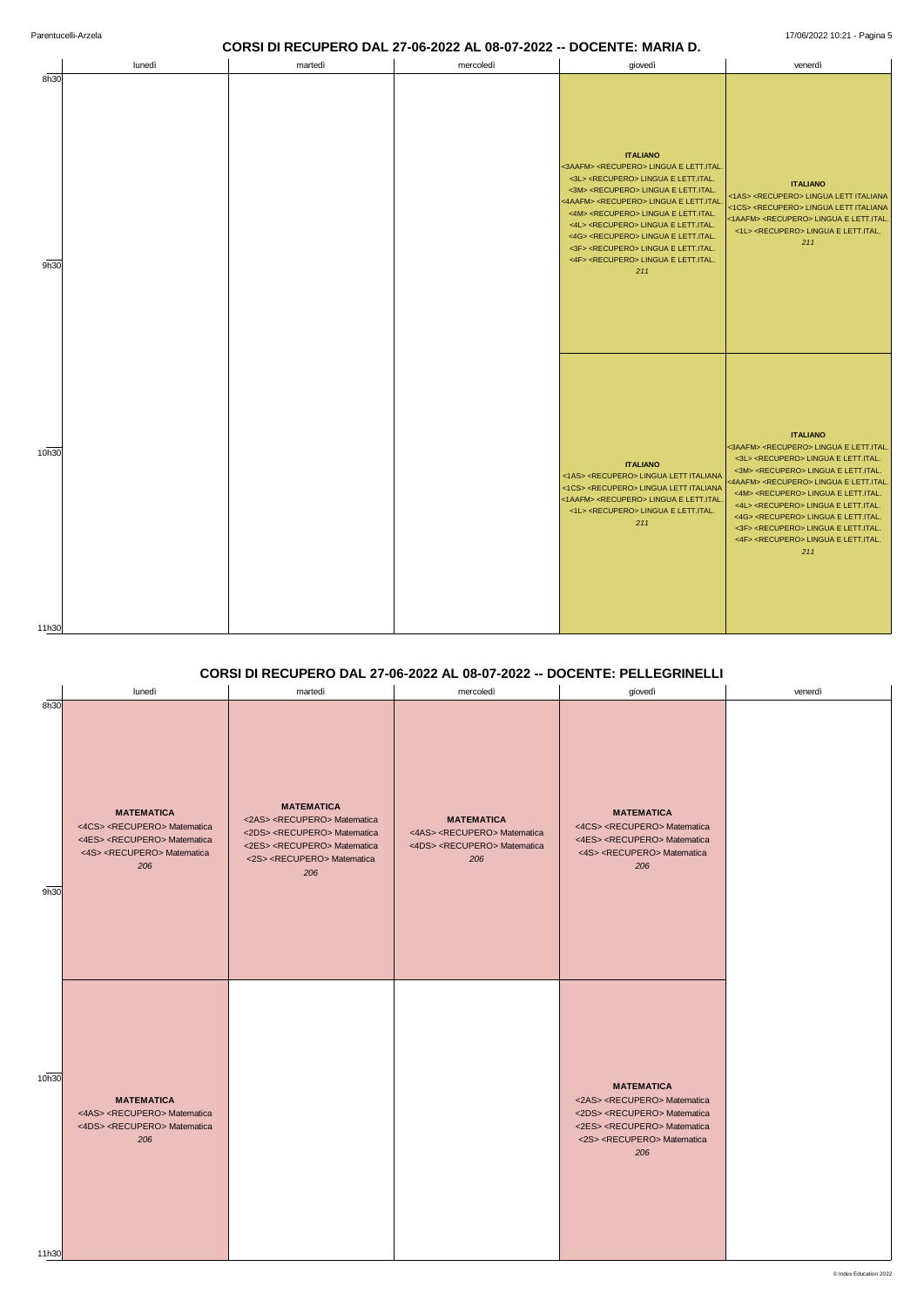## **CORSI DI RECUPERO DAL 27-06-2022 AL 08-07-2022 -- DOCENTE: PELLINI**

|                | lunedì | martedì                                                                                                                                                               | mercoledì | giovedì | venerdì                                                                                                                                                               |
|----------------|--------|-----------------------------------------------------------------------------------------------------------------------------------------------------------------------|-----------|---------|-----------------------------------------------------------------------------------------------------------------------------------------------------------------------|
| 8h30<br>9h30   |        | <b>MATEMATICA</b><br><1AAFM> <recupero> Matematica<br/>&lt;1L&gt; <recupero> Matematica<br/>207</recupero></recupero>                                                 |           |         | <b>MATEMATICA</b><br><2AAFM> <recupero> Matematica<br/>&lt;2L&gt; <recupero> Matematica<br/>&lt;2M&gt; <recupero> Matematica<br/>207</recupero></recupero></recupero> |
| 10h30<br>11h30 |        | <b>MATEMATICA</b><br><2AAFM> <recupero> Matematica<br/>&lt;2L&gt; <recupero> Matematica<br/>&lt;2M&gt; <recupero> Matematica<br/>207</recupero></recupero></recupero> |           |         | <b>MATEMATICA</b><br><1AAFM> <recupero> Matematica<br/>&lt;1L&gt; <recupero> Matematica<br/>207</recupero></recupero>                                                 |

#### **CORSI DI RECUPERO DAL 27-06-2022 AL 08-07-2022 -- DOCENTE: PICCHI**



|      | lunedì | martedì | mercoledì                                                                                                                                                                      | giovedì | venerdì |
|------|--------|---------|--------------------------------------------------------------------------------------------------------------------------------------------------------------------------------|---------|---------|
| 8h30 |        |         | <b>ECONOMIA AZIENDALE</b>                                                                                                                                                      |         |         |
|      |        |         | <3AAFM> <recupero> Economia aziendale<br/>&lt;3BAFM&gt; <recupero> Economia aziendale<br/>&lt;4AAFM&gt; <recupero> Economia aziendale<br/>208</recupero></recupero></recupero> |         |         |
| 9h30 |        |         |                                                                                                                                                                                |         |         |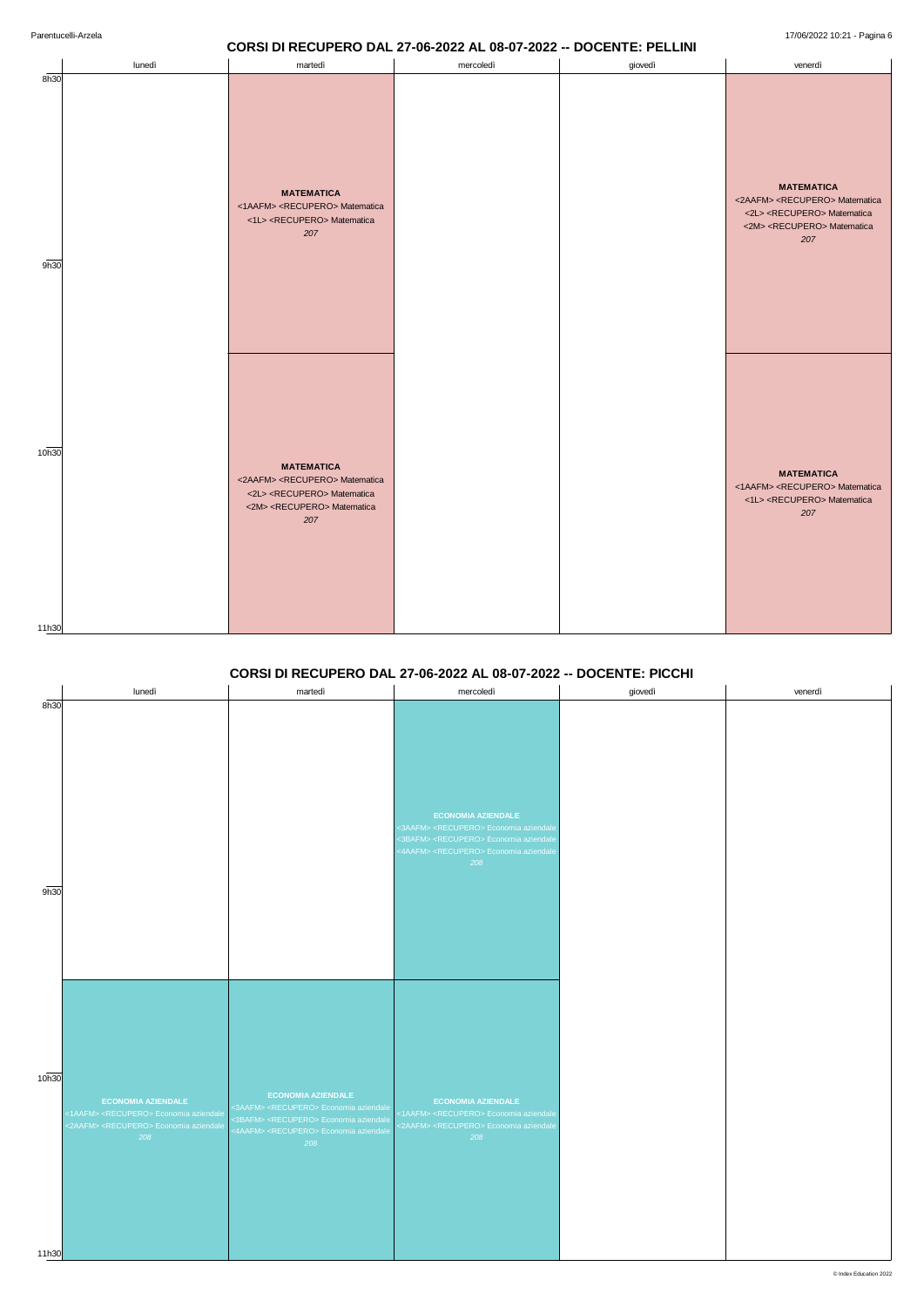#### **CORSI DI RECUPERO DAL 27-06-2022 AL 08-07-2022 -- DOCENTE: RATTI**

|       |                                                                                                   |         | - -<br>$\bm\vee\bm\vee$<br>۰<br>$\overline{\phantom{0}}$<br>--                                    | $\tilde{\phantom{a}}$<br>_______________ |         |
|-------|---------------------------------------------------------------------------------------------------|---------|---------------------------------------------------------------------------------------------------|------------------------------------------|---------|
|       | lunedì                                                                                            | martedì | mercoledì                                                                                         | giovedì                                  | venerdì |
| 8h30  | <b>EC. AGRARIA</b>                                                                                |         | EC. AGRARIA                                                                                       |                                          |         |
|       | <4G> <recupero> ECONOMIA AGRARIA<br/>&lt;3F&gt; <recupero> ECONOMIA AGRARIA</recupero></recupero> |         | <4G> <recupero> ECONOMIA AGRARIA<br/>&lt;3F&gt; <recupero> ECONOMIA AGRARIA</recupero></recupero> |                                          |         |
|       | <4F> <recupero> ECONOMIA AGRARIA</recupero>                                                       |         | <4F> <recupero> ECONOMIA AGRARIA</recupero>                                                       |                                          |         |
|       | 207                                                                                               |         | 207                                                                                               |                                          |         |
|       |                                                                                                   |         |                                                                                                   |                                          |         |
| 9h30  |                                                                                                   |         |                                                                                                   |                                          |         |
|       |                                                                                                   |         |                                                                                                   |                                          |         |
|       |                                                                                                   |         |                                                                                                   |                                          |         |
|       |                                                                                                   |         |                                                                                                   |                                          |         |
|       |                                                                                                   |         |                                                                                                   |                                          |         |
|       |                                                                                                   |         |                                                                                                   |                                          |         |
|       |                                                                                                   |         |                                                                                                   |                                          |         |
|       |                                                                                                   |         |                                                                                                   |                                          |         |
|       |                                                                                                   |         |                                                                                                   |                                          |         |
|       |                                                                                                   |         |                                                                                                   |                                          |         |
| 10h30 |                                                                                                   |         |                                                                                                   |                                          |         |
|       |                                                                                                   |         |                                                                                                   |                                          |         |
|       |                                                                                                   |         |                                                                                                   |                                          |         |
|       |                                                                                                   |         |                                                                                                   |                                          |         |
|       |                                                                                                   |         |                                                                                                   |                                          |         |
|       |                                                                                                   |         |                                                                                                   |                                          |         |
|       |                                                                                                   |         |                                                                                                   |                                          |         |
|       |                                                                                                   |         |                                                                                                   |                                          |         |
|       |                                                                                                   |         |                                                                                                   |                                          |         |
|       |                                                                                                   |         |                                                                                                   |                                          |         |
| 11h30 |                                                                                                   |         |                                                                                                   |                                          |         |

## **CORSI DI RECUPERO DAL 27-06-2022 AL 08-07-2022 -- DOCENTE: SANTINI**

| 10h30 | <b>MATEMATICA</b><br><2G> <recupero> Matematica<br/>&lt;2F&gt; <recupero> Matematica<br/>203</recupero></recupero> | <b>MATEMATICA</b><br><4L> <recupero> Matematica<br/>&lt;4N&gt; <recupero> Matematica<br/>&lt;4G&gt; <recupero> Matematica<br/>203</recupero></recupero></recupero> | <b>MATEMATICA</b><br><2G> <recupero> Matematica<br/>&lt;2F&gt; <recupero> Matematica<br/>203</recupero></recupero> | <b>MATEMATICA</b><br><1G> <recupero> Matematica<br/>&lt;1F&gt; <recupero> Matematica<br/>202</recupero></recupero> |  |
|-------|--------------------------------------------------------------------------------------------------------------------|--------------------------------------------------------------------------------------------------------------------------------------------------------------------|--------------------------------------------------------------------------------------------------------------------|--------------------------------------------------------------------------------------------------------------------|--|
| 11h30 |                                                                                                                    |                                                                                                                                                                    |                                                                                                                    |                                                                                                                    |  |

|      | lunedì | martedì                                                                                                                                                                                                          | mercoledì                                                                                                          | giovedì | venerdì                                                                                                                                                            |
|------|--------|------------------------------------------------------------------------------------------------------------------------------------------------------------------------------------------------------------------|--------------------------------------------------------------------------------------------------------------------|---------|--------------------------------------------------------------------------------------------------------------------------------------------------------------------|
| 8h30 |        | <b>MATEMATICA</b><br><3AAFM> <recupero> Matematica,&lt;3BAFM&gt; <recupero> Matematica<br/>&lt;3M&gt; <recupero> Matematica,&lt;3G&gt; <recupero> Matematica<br/>203</recupero></recupero></recupero></recupero> | <b>MATEMATICA</b><br><1G> <recupero> Matematica<br/>&lt;1F&gt; <recupero> Matematica<br/>202</recupero></recupero> |         | <b>MATEMATICA</b><br><4L> <recupero> Matematica<br/>&lt;4N&gt; <recupero> Matematica<br/>&lt;4G&gt; <recupero> Matematica<br/>203</recupero></recupero></recupero> |
| 9h30 |        |                                                                                                                                                                                                                  |                                                                                                                    |         |                                                                                                                                                                    |